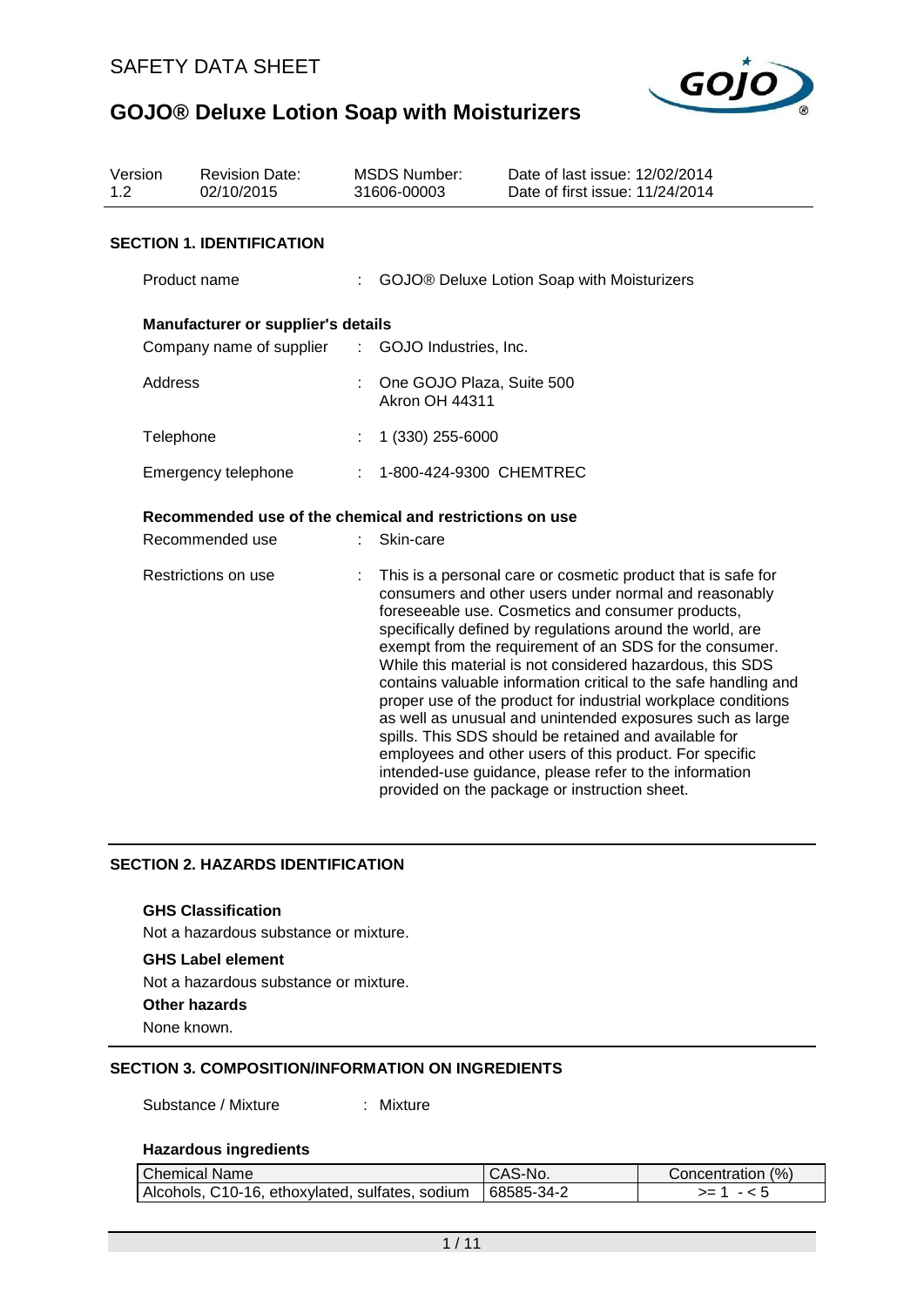

| Version<br>1.2 | <b>Revision Date:</b><br>02/10/2015 | MSDS Number:<br>31606-00003 | Date of last issue: 12/02/2014<br>Date of first issue: 11/24/2014 |            |
|----------------|-------------------------------------|-----------------------------|-------------------------------------------------------------------|------------|
| salts          |                                     |                             |                                                                   |            |
|                | Cocoamidopropyl betaine             |                             | 61789-40-0                                                        | $>= 1 - 5$ |
|                |                                     |                             |                                                                   |            |

## **SECTION 4. FIRST AID MEASURES**

| If inhaled                                                        | : If inhaled, remove to fresh air.<br>Get medical attention if symptoms occur.                                            |
|-------------------------------------------------------------------|---------------------------------------------------------------------------------------------------------------------------|
| In case of skin contact                                           | : Wash with water and soap as a precaution.<br>Get medical attention if symptoms occur.                                   |
| In case of eye contact                                            | : Flush eyes with water as a precaution.<br>Get medical attention if irritation develops and persists.                    |
| If swallowed                                                      | : If swallowed, DO NOT induce vomiting.<br>Get medical attention if symptoms occur.<br>Rinse mouth thoroughly with water. |
| Most important symptoms<br>and effects, both acute and<br>delayed | : None known.                                                                                                             |
| Protection of first-aiders                                        | : No special precautions are necessary for first aid responders.                                                          |
| Notes to physician                                                | : Treat symptomatically and supportively.                                                                                 |

## **SECTION 5. FIRE-FIGHTING MEASURES**

| Suitable extinguishing media             | : Water spray<br>Alcohol-resistant foam<br>Dry chemical<br>Carbon dioxide (CO2)                                                                                                                                                                         |
|------------------------------------------|---------------------------------------------------------------------------------------------------------------------------------------------------------------------------------------------------------------------------------------------------------|
| Unsuitable extinguishing<br>media        | : None known.                                                                                                                                                                                                                                           |
| Specific hazards during fire<br>fighting | : Exposure to combustion products may be a hazard to health.                                                                                                                                                                                            |
| Hazardous combustion prod-<br>ucts       | : Sulfur oxides<br>Carbon oxides<br>Metal oxides<br>Chlorine compounds<br>Nitrogen oxides (NOx)                                                                                                                                                         |
| Specific extinguishing<br>methods        | : Use extinguishing measures that are appropriate to local<br>circumstances and the surrounding environment.<br>Use water spray to cool unopened containers.<br>Remove undamaged containers from fire area if it is safe to do<br>SO.<br>Evacuate area. |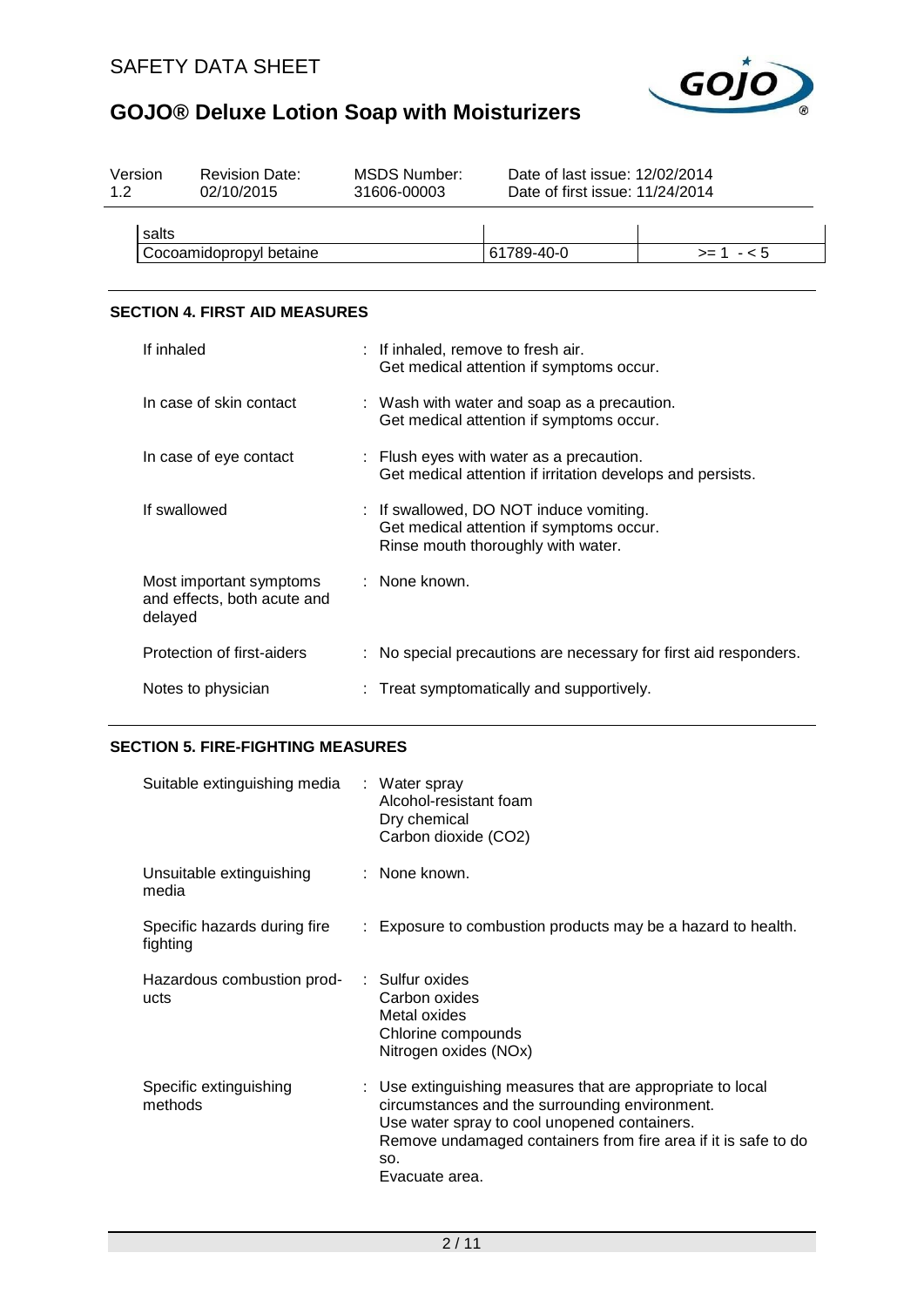

| Version<br>1.2                                    |  | <b>Revision Date:</b><br>02/10/2015                                       | <b>MSDS Number:</b><br>31606-00003                            | Date of last issue: 12/02/2014<br>Date of first issue: 11/24/2014                                                                                                                                                                                                                                                                                                                                                                                                                                                                                                                                                                       |
|---------------------------------------------------|--|---------------------------------------------------------------------------|---------------------------------------------------------------|-----------------------------------------------------------------------------------------------------------------------------------------------------------------------------------------------------------------------------------------------------------------------------------------------------------------------------------------------------------------------------------------------------------------------------------------------------------------------------------------------------------------------------------------------------------------------------------------------------------------------------------------|
| Special protective equipment<br>for fire-fighters |  | necessary.<br>Use personal protective equipment.                          | : Wear self-contained breathing apparatus for firefighting if |                                                                                                                                                                                                                                                                                                                                                                                                                                                                                                                                                                                                                                         |
|                                                   |  | <b>SECTION 6. ACCIDENTAL RELEASE MEASURES</b>                             |                                                               |                                                                                                                                                                                                                                                                                                                                                                                                                                                                                                                                                                                                                                         |
|                                                   |  | Personal precautions,<br>protective equipment and<br>emergency procedures | equipment recommendations.                                    | : Follow safe handling advice and personal protective                                                                                                                                                                                                                                                                                                                                                                                                                                                                                                                                                                                   |
|                                                   |  | Environmental precautions                                                 | barriers).<br>cannot be contained.                            | : Discharge into the environment must be avoided.<br>Prevent further leakage or spillage if safe to do so.<br>Prevent spreading over a wide area (e.g. by containment or oil<br>Retain and dispose of contaminated wash water.<br>Local authorities should be advised if significant spillages                                                                                                                                                                                                                                                                                                                                          |
|                                                   |  | Methods and materials for<br>containment and cleaning up                  | container.<br>absorbent.                                      | : Soak up with inert absorbent material.<br>For large spills, provide diking or other appropriate<br>containment to keep material from spreading. If diked material<br>can be pumped, store recovered material in appropriate<br>Clean up remaining materials from spill with suitable<br>Local or national regulations may apply to releases and<br>disposal of this material, as well as those materials and items<br>employed in the cleanup of releases. You will need to<br>determine which regulations are applicable.<br>Sections 13 and 15 of this SDS provide information regarding<br>certain local or national requirements. |

## **SECTION 7. HANDLING AND STORAGE**

| <b>Technical measures</b>   | : See Engineering measures under EXPOSURE<br>CONTROLS/PERSONAL PROTECTION section.                                                                            |
|-----------------------------|---------------------------------------------------------------------------------------------------------------------------------------------------------------|
| Local/Total ventilation     | : Use only with adequate ventilation.                                                                                                                         |
| Advice on safe handling     | : Handle in accordance with good industrial hygiene and safety<br>practice.<br>Take care to prevent spills, waste and minimize release to the<br>environment. |
| Conditions for safe storage | : Keep in properly labeled containers.<br>Store in accordance with the particular national regulations.                                                       |
| Materials to avoid          | : Do not store with the following product types:<br>Strong oxidizing agents                                                                                   |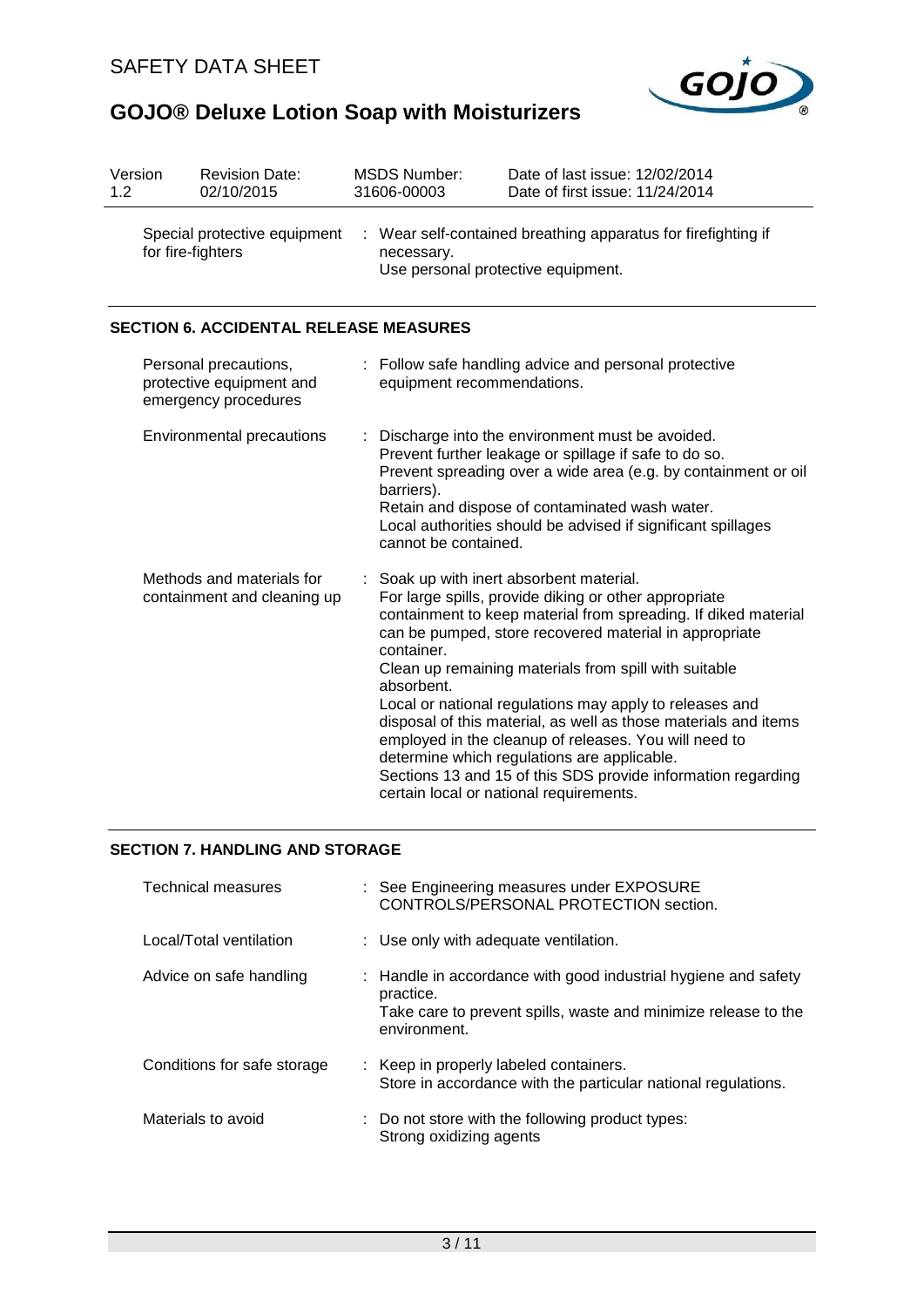

| Version | <b>Revision Date:</b> | MSDS Number: | Date of last issue: 12/02/2014  |
|---------|-----------------------|--------------|---------------------------------|
| 1.2     | 02/10/2015            | 31606-00003  | Date of first issue: 11/24/2014 |

### **SECTION 8. EXPOSURE CONTROLS/PERSONAL PROTECTION**

#### **Ingredients with workplace control parameters**

Contains no substances with occupational exposure limit values.

#### **Hazardous components without workplace control parameters**

| Ingredients                    | CAS-No.    |
|--------------------------------|------------|
| Alcohols, C10-16, ethoxylated, | 68585-34-2 |
| sulfates, sodium salts         |            |
| Cocoamidopropyl betaine        | 61789-40-0 |

| <b>Engineering measures</b>   | : Ensure adequate ventilation, especially in confined areas.<br>Minimize workplace exposure concentrations.<br>Dust formation may be relevant in the processing of this<br>product. In addition to substance-specific OELs, general<br>limitations of concentrations of particulates in the air at<br>workplaces have to be considered in workplace risk<br>assessment. Relevant limits include: OSHA PEL for<br>Particulates Not Otherwise Regulated of 15 mg/m3 - total<br>dust, 5 mg/m3 - respirable fraction; and ACGIH TWA for<br>Particles (insoluble or poorly soluble) Not Otherwise<br>Specified of 3 mg/m3 - respirable particles, 10 mg/m3 -<br>inhalable particles. |
|-------------------------------|---------------------------------------------------------------------------------------------------------------------------------------------------------------------------------------------------------------------------------------------------------------------------------------------------------------------------------------------------------------------------------------------------------------------------------------------------------------------------------------------------------------------------------------------------------------------------------------------------------------------------------------------------------------------------------|
| Personal protective equipment |                                                                                                                                                                                                                                                                                                                                                                                                                                                                                                                                                                                                                                                                                 |
| Respiratory protection        | : General and local exhaust ventilation is recommended to                                                                                                                                                                                                                                                                                                                                                                                                                                                                                                                                                                                                                       |

| Respiratory protection | : General and local exhaust ventilation is recommended to<br>maintain vapor exposures below recommended limits. Where<br>concentrations are above recommended limits or are<br>unknown, appropriate respiratory protection should be worn.<br>Follow OSHA respirator regulations (29 CFR 1910.134) and<br>use NIOSH/MSHA approved respirators. Protection provided<br>by air purifying respirators against exposure to any<br>hazardous chemical is limited. Use a positive pressure air<br>supplied respirator if there is any potential for uncontrolled<br>release, exposure levels are unknown, or any other<br>circumstance where air purifying respirators may not provide<br>adequate protection. |
|------------------------|----------------------------------------------------------------------------------------------------------------------------------------------------------------------------------------------------------------------------------------------------------------------------------------------------------------------------------------------------------------------------------------------------------------------------------------------------------------------------------------------------------------------------------------------------------------------------------------------------------------------------------------------------------------------------------------------------------|
| Hand protection        |                                                                                                                                                                                                                                                                                                                                                                                                                                                                                                                                                                                                                                                                                                          |
| Remarks                | : Wash hands before breaks and at the end of workday.                                                                                                                                                                                                                                                                                                                                                                                                                                                                                                                                                                                                                                                    |

| Eye protection           | : Wear the following personal protective equipment:<br>Safety glasses                                                                                                                   |
|--------------------------|-----------------------------------------------------------------------------------------------------------------------------------------------------------------------------------------|
| Skin and body protection | : Skin should be washed after contact.                                                                                                                                                  |
| Hygiene measures         | : Ensure that eye flushing systems and safety showers are<br>located close to the working place.<br>When using do not eat, drink or smoke.<br>Wash contaminated clothing before re-use. |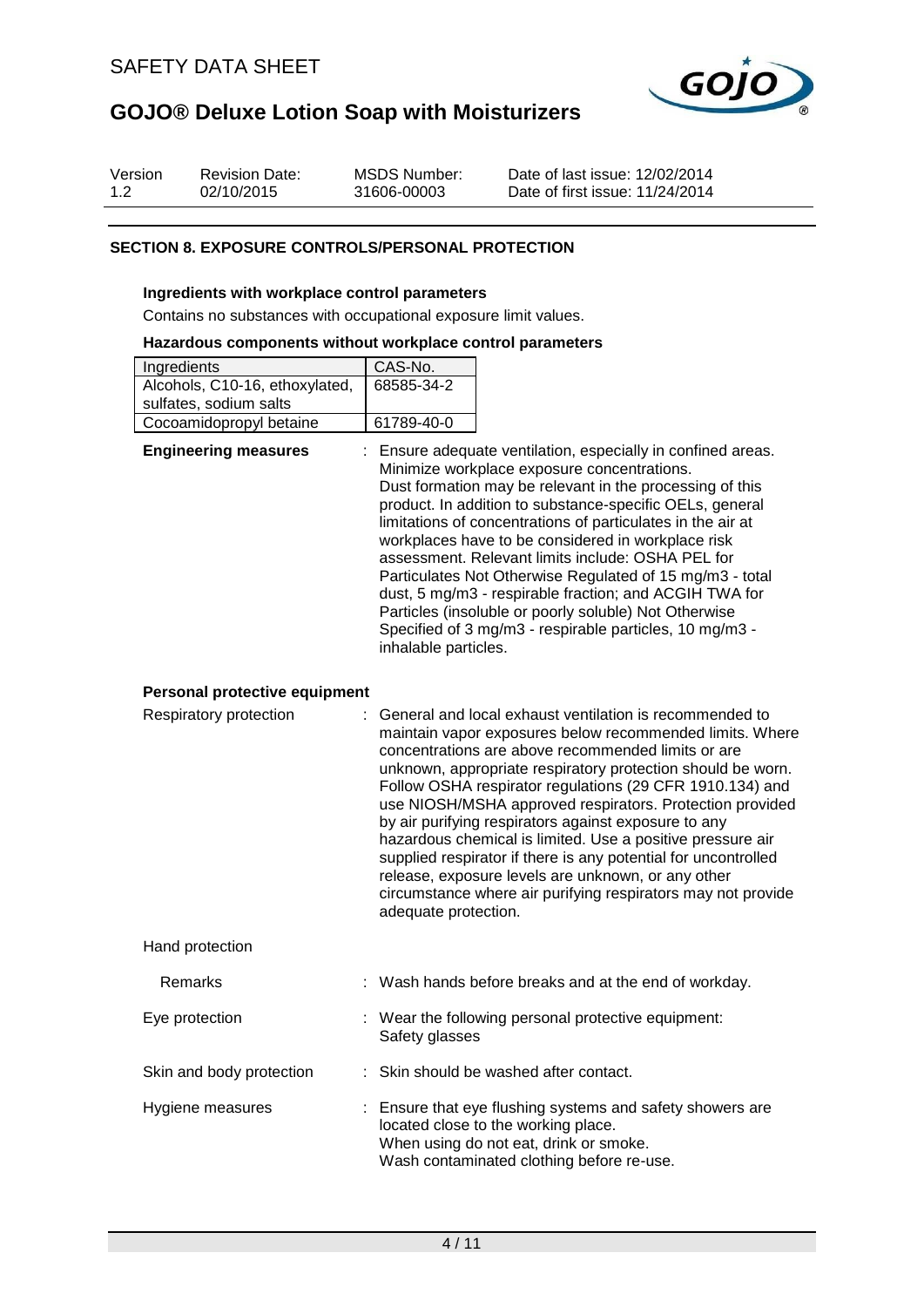

| Version<br>1.2 | <b>Revision Date:</b><br>02/10/2015                | <b>MSDS Number:</b><br>31606-00003 | Date of last issue: 12/02/2014<br>Date of first issue: 11/24/2014 |
|----------------|----------------------------------------------------|------------------------------------|-------------------------------------------------------------------|
|                | <b>SECTION 9. PHYSICAL AND CHEMICAL PROPERTIES</b> |                                    |                                                                   |
|                | Appearance                                         | : liquid                           |                                                                   |
|                | Color                                              | : opalescent, pink                 |                                                                   |
|                | Odor                                               | : floral                           |                                                                   |
|                | <b>Odor Threshold</b>                              | : No data available                |                                                                   |
|                | pH                                                 | $: 4.8 - 6.2$                      |                                                                   |
|                | Melting point/freezing point                       | : No data available                |                                                                   |
|                | Solidification / Setting point                     | 2.9 °C                             |                                                                   |
|                | Initial boiling point and boiling<br>range         | : $97.00 °C$                       |                                                                   |
|                | Flash point                                        | : $> 100 °C$                       |                                                                   |
|                | Evaporation rate                                   | No data available                  |                                                                   |
|                | Flammability (solid, gas)                          | : Not applicable                   |                                                                   |
|                | Upper explosion limit                              | : No data available                |                                                                   |
|                | Lower explosion limit                              | : No data available                |                                                                   |
|                | Vapor pressure                                     | No data available                  |                                                                   |
|                | Relative vapor density                             | : No data available                |                                                                   |
|                | Density                                            | 1.00 $g/cm3$                       |                                                                   |
|                | Solubility(ies)<br>Water solubility                | : soluble                          |                                                                   |
|                | Partition coefficient: n-<br>octanol/water         | : Not applicable                   |                                                                   |
|                | Autoignition temperature                           | No data available                  |                                                                   |
|                | Decomposition temperature                          |                                    | : The substance or mixture is not classified self-reactive.       |
|                | Viscosity<br>Viscosity, kinematic                  | : $3,000 - 16,000$ mm2/s (20 °C)   |                                                                   |
|                | <b>Explosive properties</b>                        | Not explosive                      |                                                                   |
|                | Oxidizing properties                               |                                    | The substance or mixture is not classified as oxidizing.          |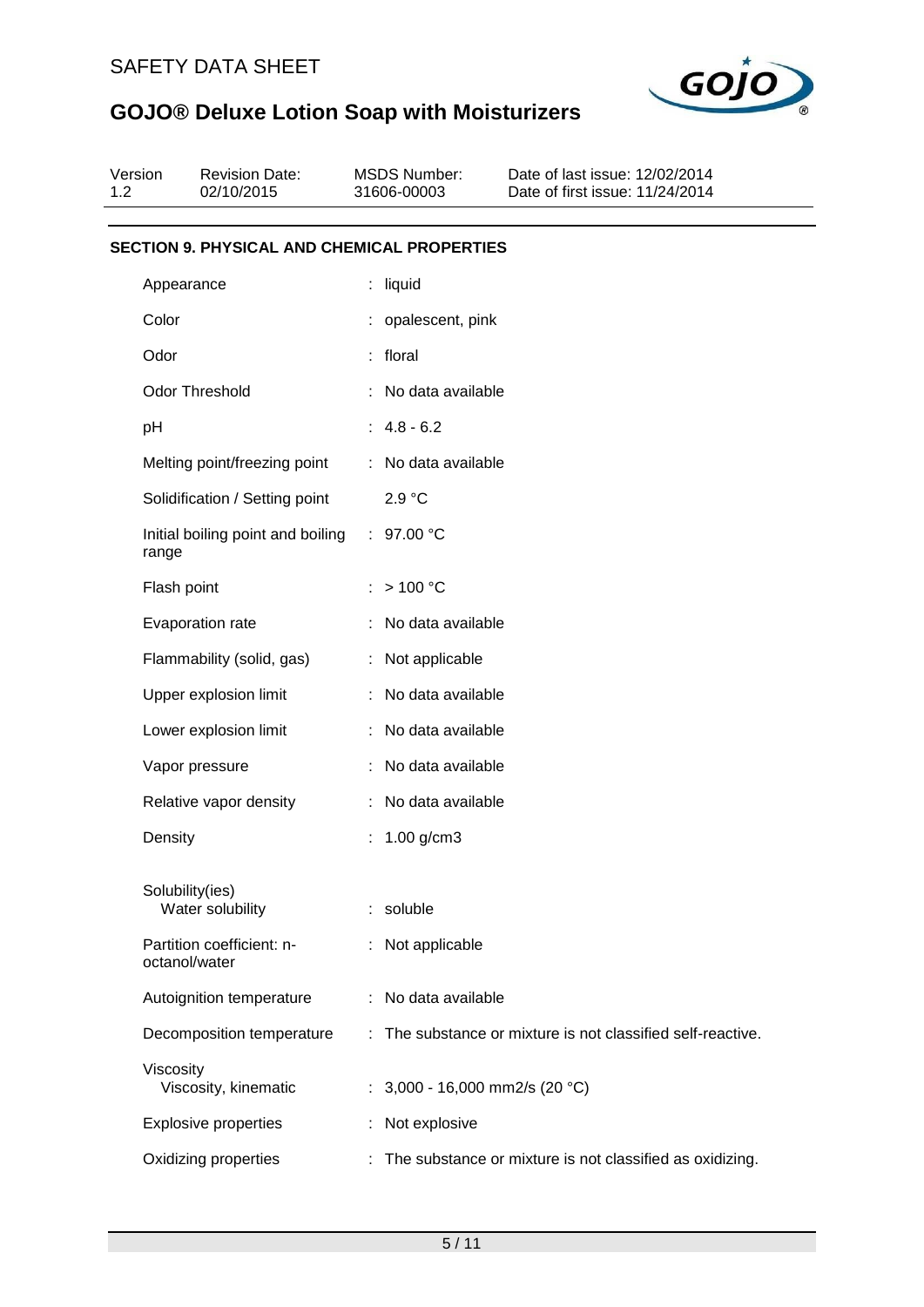

| Version<br>1.2 |                                                        | <b>Revision Date:</b><br>02/10/2015                                                      | <b>MSDS Number:</b><br>31606-00003                                           | Date of last issue: 12/02/2014<br>Date of first issue: 11/24/2014                                         |
|----------------|--------------------------------------------------------|------------------------------------------------------------------------------------------|------------------------------------------------------------------------------|-----------------------------------------------------------------------------------------------------------|
|                |                                                        | <b>SECTION 10. STABILITY AND REACTIVITY</b>                                              |                                                                              |                                                                                                           |
|                | Reactivity                                             |                                                                                          |                                                                              | Not classified as a reactivity hazard.                                                                    |
|                |                                                        | Chemical stability                                                                       | Stable under normal conditions.                                              |                                                                                                           |
|                | tions                                                  | Possibility of hazardous reac-                                                           |                                                                              | : Can react with strong oxidizing agents.                                                                 |
|                |                                                        | Conditions to avoid                                                                      | : None known.                                                                |                                                                                                           |
|                |                                                        | Incompatible materials                                                                   | : Oxidizing agents                                                           |                                                                                                           |
|                | products                                               | Hazardous decomposition                                                                  |                                                                              | : No hazardous decomposition products are known.                                                          |
|                | Inhalation<br>Skin contact<br>Ingestion<br>Eye contact | <b>SECTION 11. TOXICOLOGICAL INFORMATION</b><br>Information on likely routes of exposure |                                                                              |                                                                                                           |
|                |                                                        | <b>Acute toxicity</b><br>Not classified based on available information.                  |                                                                              |                                                                                                           |
|                | Product:                                               | Acute oral toxicity                                                                      | Method: Calculation method                                                   | : Acute toxicity estimate: $> 5,000$ mg/kg                                                                |
|                | Ingredients:                                           | Alcohols, C10-16, ethoxylated, sulfates, sodium salts:<br>Acute oral toxicity            | : LD50 (Rat): $> 2,000$ mg/kg<br>toxicity                                    | Assessment: The substance or mixture has no acute oral                                                    |
|                |                                                        | Cocoamidopropyl betaine:<br>Acute oral toxicity                                          | : LD50: $> 5,000$ mg/kg<br>Method: OECD Test Guideline 401                   | Remarks: Based on data from similar materials                                                             |
|                |                                                        | Acute dermal toxicity                                                                    | : LD50 (Rat): $> 2,000$ mg/kg<br>Method: OECD Test Guideline 402<br>toxicity | Assessment: The substance or mixture has no acute dermal<br>Remarks: Based on data from similar materials |

# **Skin corrosion/irritation**

Not classified based on available information.

### **Product:**

Result: No skin irritation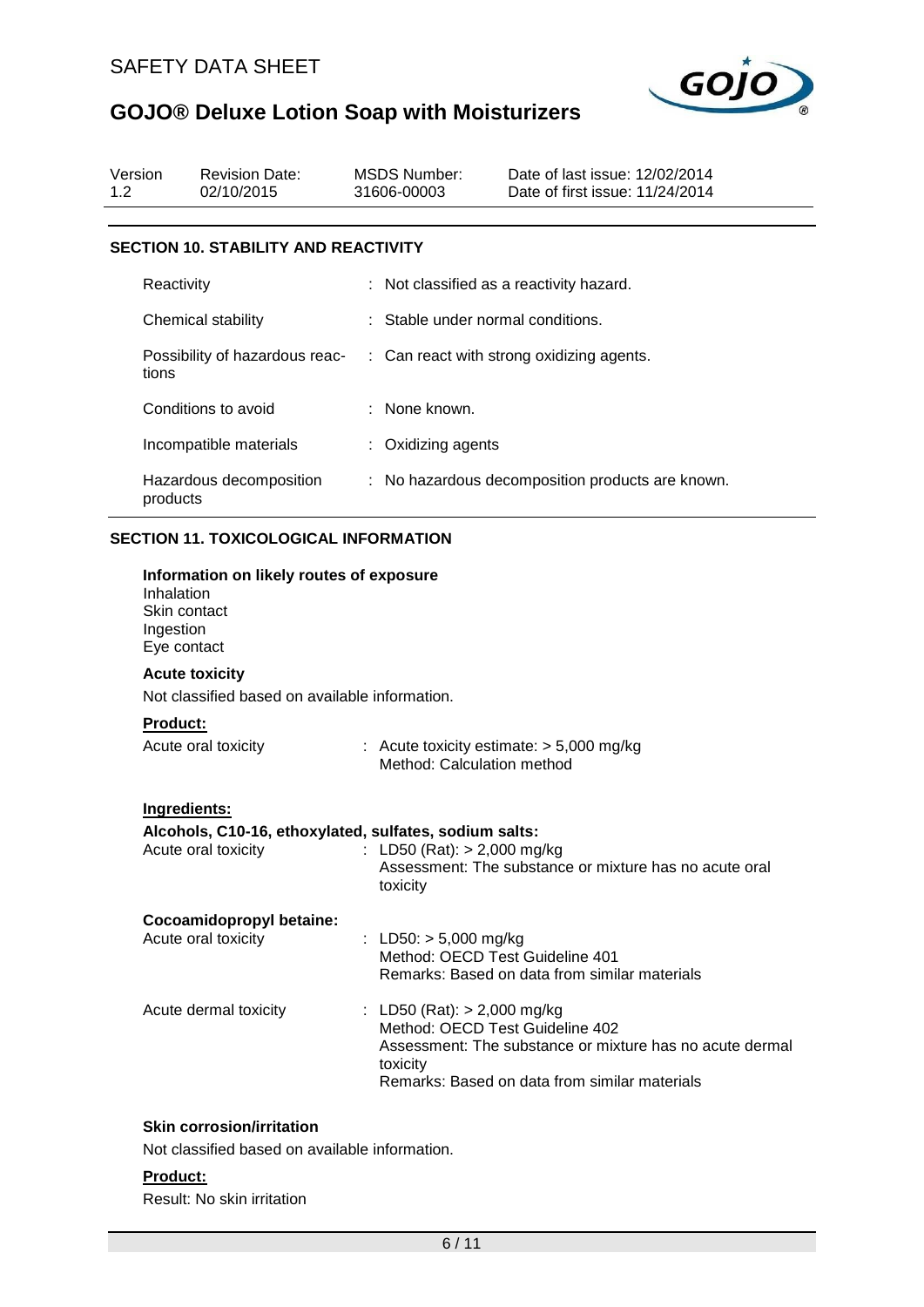

| Version | <b>Revision Date:</b> | MSDS Number: |
|---------|-----------------------|--------------|
| 1.2     | 02/10/2015            | 31606-00003  |

Date of last issue: 12/02/2014 Date of first issue: 11/24/2014

## **Ingredients:**

**Alcohols, C10-16, ethoxylated, sulfates, sodium salts:** Result: Skin irritation

#### **Serious eye damage/eye irritation**

Not classified based on available information.

#### **Product:**

Result: No eye irritation

### **Ingredients:**

**Alcohols, C10-16, ethoxylated, sulfates, sodium salts:** Result: Irreversible effects on the eye

#### **Cocoamidopropyl betaine:**

Species: Rabbit Result: Irreversible effects on the eye Method: OECD Test Guideline 405 Remarks: Based on data from similar materials

#### **Respiratory or skin sensitization**

Skin sensitization: Not classified based on available information. Respiratory sensitization: Not classified based on available information.

## **Product:**

Assessment: Does not cause skin sensitization.

### **Ingredients:**

#### **Cocoamidopropyl betaine:**

Test Type: Maximization Test (GPMT) Routes of exposure: Skin contact Species: Guinea pig Result: negative Remarks: Based on data from similar materials

## **Germ cell mutagenicity**

Not classified based on available information.

#### **Ingredients:**

#### **Cocoamidopropyl betaine:**

| Genotoxicity in vitro | : Test Type: Bacterial reverse mutation assay (AMES)<br>Method: OECD Test Guideline 471<br>Result: negative<br>Remarks: Based on data from similar materials |
|-----------------------|--------------------------------------------------------------------------------------------------------------------------------------------------------------|
| Genotoxicity in vivo  | : Test Type: Mammalian erythrocyte micronucleus test (in vivo<br>cytogenetic assay)<br>Species: Mouse<br>Application Route: Ingestion<br>Result: negative    |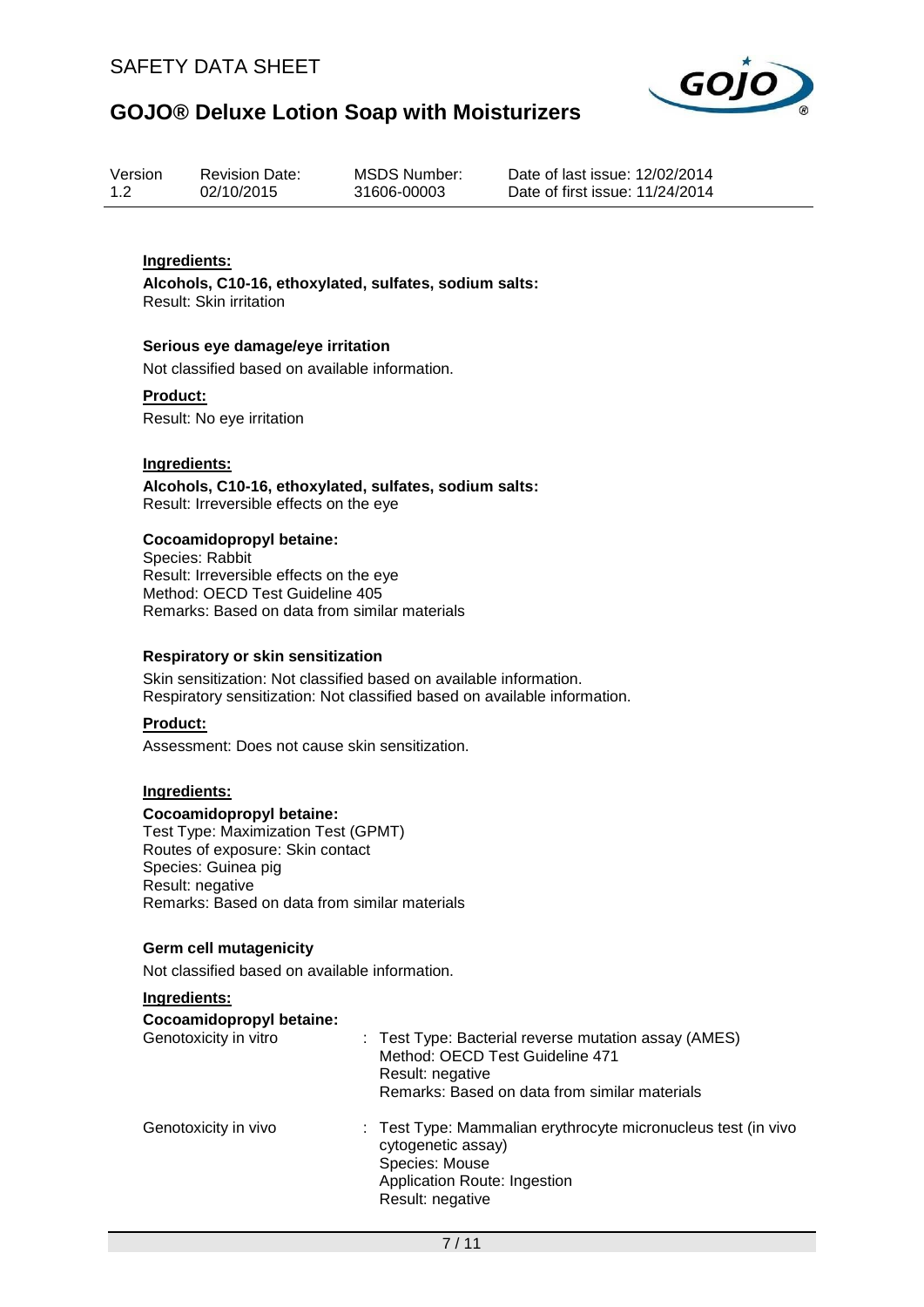

| Version<br>1.2                                 | <b>Revision Date:</b><br>02/10/2015                                                                                                                    | <b>MSDS Number:</b><br>31606-00003                               | Date of last issue: 12/02/2014<br>Date of first issue: 11/24/2014                                                                    |  |  |
|------------------------------------------------|--------------------------------------------------------------------------------------------------------------------------------------------------------|------------------------------------------------------------------|--------------------------------------------------------------------------------------------------------------------------------------|--|--|
|                                                |                                                                                                                                                        |                                                                  | Remarks: Based on data from similar materials                                                                                        |  |  |
|                                                | Carcinogenicity                                                                                                                                        |                                                                  |                                                                                                                                      |  |  |
|                                                | Not classified based on available information.                                                                                                         |                                                                  |                                                                                                                                      |  |  |
| <b>IARC</b>                                    |                                                                                                                                                        | human carcinogen by IARC.                                        | No ingredient of this product present at levels greater than or<br>equal to 0.1% is identified as probable, possible or confirmed    |  |  |
| <b>OSHA</b>                                    |                                                                                                                                                        | gen by OSHA.                                                     | No ingredient of this product present at levels greater than or<br>equal to 0.1% is identified as a carcinogen or potential carcino- |  |  |
| <b>NTP</b>                                     |                                                                                                                                                        | by NTP.                                                          | No ingredient of this product present at levels greater than or<br>equal to 0.1% is identified as a known or anticipated carcinogen  |  |  |
|                                                | <b>Reproductive toxicity</b>                                                                                                                           |                                                                  |                                                                                                                                      |  |  |
|                                                | Not classified based on available information.                                                                                                         |                                                                  |                                                                                                                                      |  |  |
|                                                | Ingredients:                                                                                                                                           |                                                                  |                                                                                                                                      |  |  |
|                                                | Cocoamidopropyl betaine:<br>Effects on fetal development                                                                                               | Species: Rat<br>Application Route: Ingestion<br>Result: negative | : Test Type: Embryo-fetal development<br>Method: OECD Test Guideline 414<br>Remarks: Based on data from similar materials            |  |  |
|                                                | <b>STOT-single exposure</b>                                                                                                                            |                                                                  |                                                                                                                                      |  |  |
| Not classified based on available information. |                                                                                                                                                        |                                                                  |                                                                                                                                      |  |  |
| <b>STOT-repeated exposure</b>                  |                                                                                                                                                        |                                                                  |                                                                                                                                      |  |  |
| Not classified based on available information  |                                                                                                                                                        |                                                                  |                                                                                                                                      |  |  |
| <b>Repeated dose toxicity</b>                  |                                                                                                                                                        |                                                                  |                                                                                                                                      |  |  |
| Ingredients:                                   |                                                                                                                                                        |                                                                  |                                                                                                                                      |  |  |
|                                                | Cocoamidopropyl betaine:<br>Species: Rat<br>NOAEL: 250 mg/kg<br>Application Route: Ingestion<br>Exposure time: 90 d<br>Method: OECD Test Guideline 408 |                                                                  |                                                                                                                                      |  |  |

# **Aspiration toxicity**

Not classified based on available information.

Remarks: Based on data from similar materials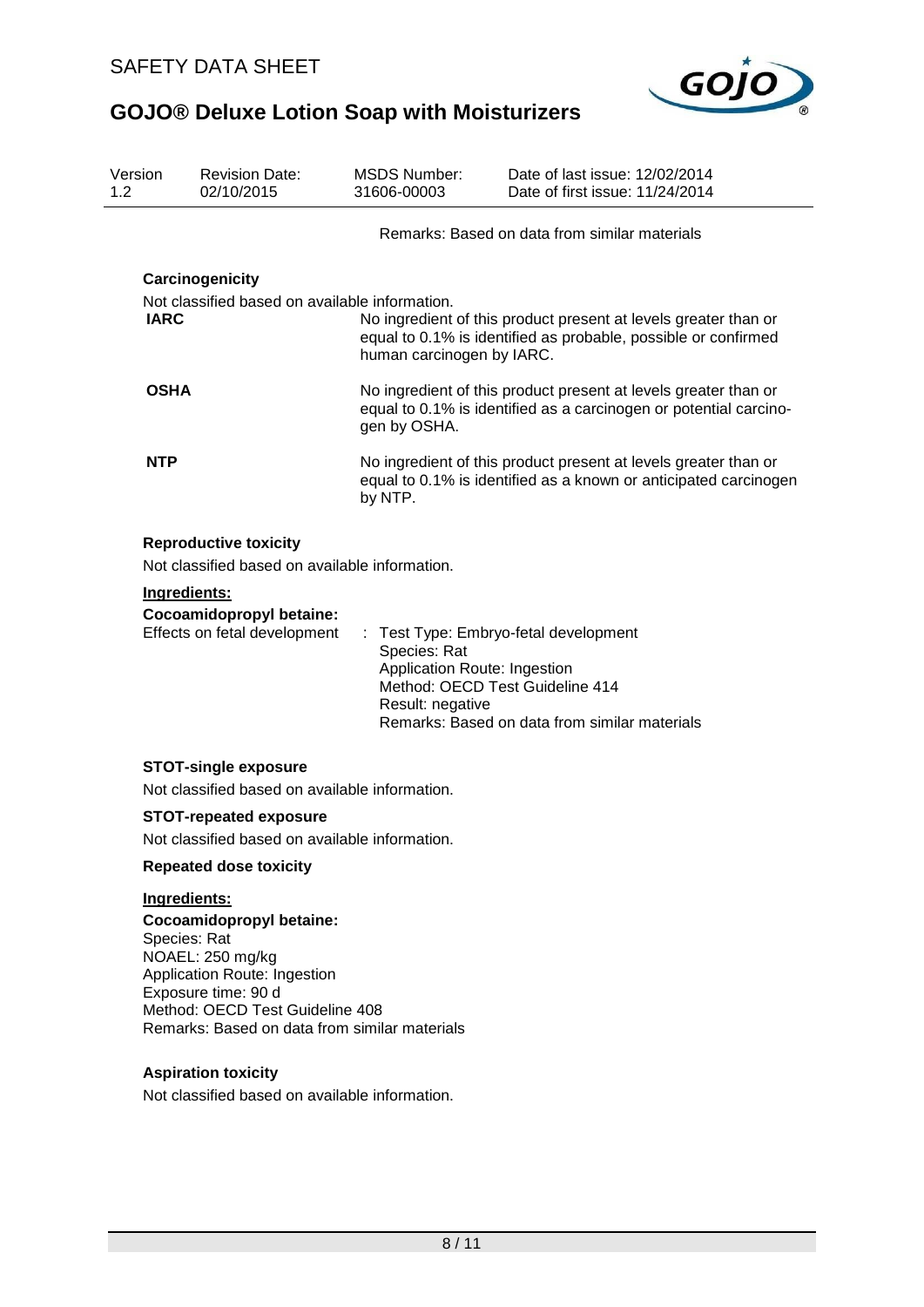

| Version<br>1.2 |                                           | <b>Revision Date:</b><br>02/10/2015                                        |  | <b>MSDS Number:</b><br>31606-00003                                                                                     | Date of last issue: 12/02/2014<br>Date of first issue: 11/24/2014 |  |  |
|----------------|-------------------------------------------|----------------------------------------------------------------------------|--|------------------------------------------------------------------------------------------------------------------------|-------------------------------------------------------------------|--|--|
|                | <b>SECTION 12. ECOLOGICAL INFORMATION</b> |                                                                            |  |                                                                                                                        |                                                                   |  |  |
|                | <b>Ecotoxicity</b>                        |                                                                            |  |                                                                                                                        |                                                                   |  |  |
|                | Ingredients:                              | Cocoamidopropyl betaine:<br>Toxicity to fish                               |  | : LC50: $> 1 - 10$ mg/l<br>Exposure time: 96 h<br>Method: ISO 7346/2                                                   | Remarks: Based on data from similar materials                     |  |  |
|                |                                           | Toxicity to bacteria                                                       |  | : EC50: $> 100$ mg/l<br>Method: OECD Test Guideline 209                                                                | Remarks: Based on data from similar materials                     |  |  |
|                |                                           | <b>Persistence and degradability</b>                                       |  |                                                                                                                        |                                                                   |  |  |
|                | <b>Product:</b>                           |                                                                            |  |                                                                                                                        |                                                                   |  |  |
|                |                                           | Biodegradability                                                           |  | : Result: Biodegradable                                                                                                |                                                                   |  |  |
|                | Ingredients:                              | Alcohols, C10-16, ethoxylated, sulfates, sodium salts:<br>Biodegradability |  | : Result: Readily biodegradable.                                                                                       |                                                                   |  |  |
|                |                                           | Cocoamidopropyl betaine:<br>Biodegradability                               |  | : Result: Readily biodegradable.<br>Biodegradation: $> 60 %$<br>Exposure time: 28 d<br>Method: OECD Test Guideline 301 | Remarks: Based on data from similar materials                     |  |  |
|                |                                           | <b>Bioaccumulative potential</b><br>No data available                      |  |                                                                                                                        |                                                                   |  |  |
|                |                                           | <b>Mobility in soil</b><br>No data available                               |  |                                                                                                                        |                                                                   |  |  |
|                |                                           | <b>Other adverse effects</b><br>No data available                          |  |                                                                                                                        |                                                                   |  |  |

## **SECTION 13. DISPOSAL CONSIDERATIONS**

| <b>Disposal methods</b><br>Waste from residues | : Dispose of in accordance with local regulations.                                                                                   |
|------------------------------------------------|--------------------------------------------------------------------------------------------------------------------------------------|
| Contaminated packaging                         | : Dispose of as unused product.<br>Empty containers should be taken to an approved waste<br>handling site for recycling or disposal. |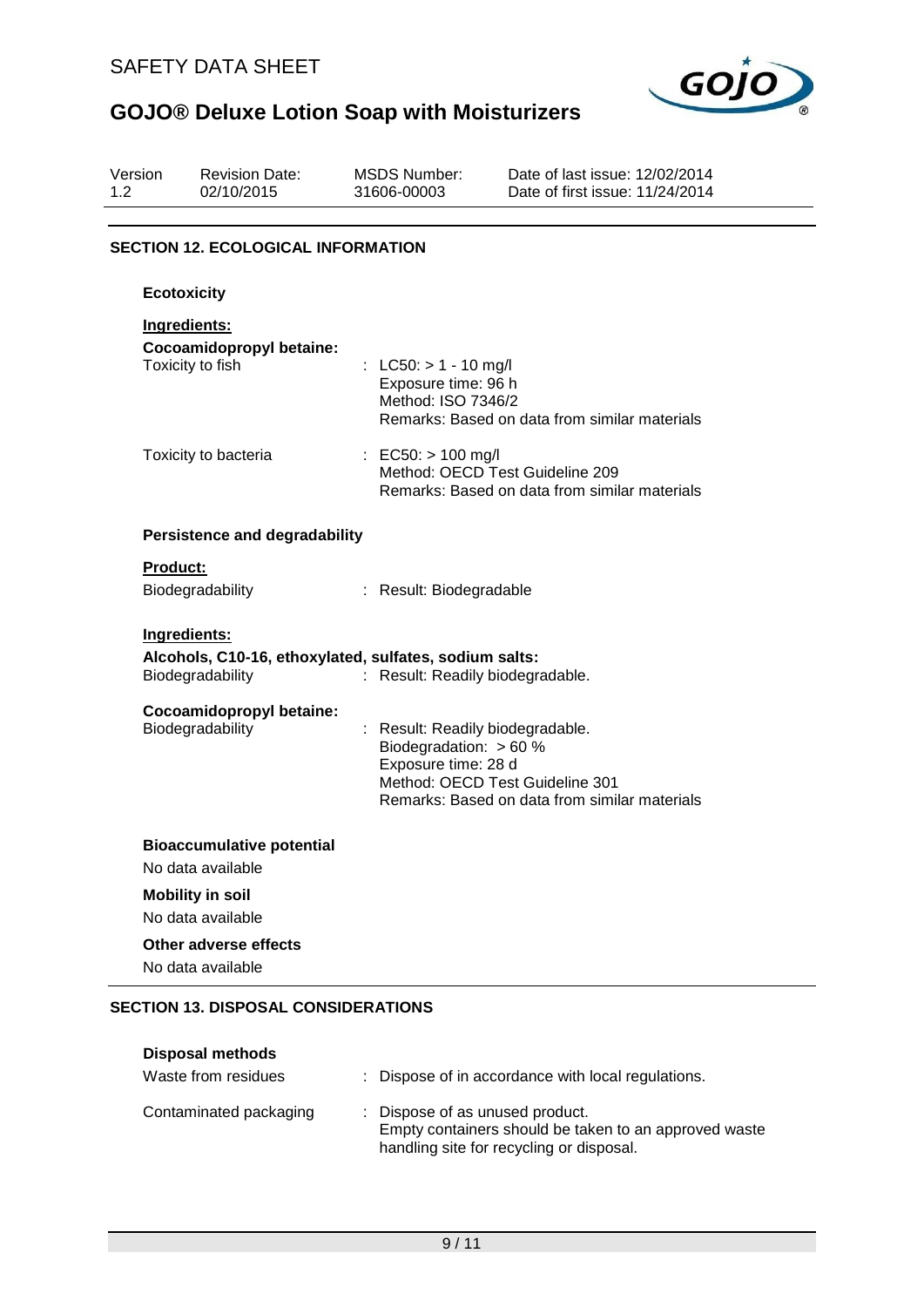

| Version | <b>Revision Date:</b> | MSDS Number: | Dat |
|---------|-----------------------|--------------|-----|
| 1.2     | 02/10/2015            | 31606-00003  | Dat |

te of last issue: 12/02/2014 te of first issue: 11/24/2014

#### **SECTION 14. TRANSPORT INFORMATION**

#### **International Regulation**

**UNRTDG** Not regulated as a dangerous good

**IATA-DGR** Not regulated as a dangerous good

### **IMDG-Code**

Not regulated as a dangerous good

**Transport in bulk according to Annex II of MARPOL 73/78 and the IBC Code** Not applicable for product as supplied.

## **Domestic regulation**

**49 CFR** Not regulated as a dangerous good

### **SECTION 15. REGULATORY INFORMATION**

### **EPCRA - Emergency Planning and Community Right-to-Know**

### **CERCLA Reportable Quantity**

This material does not contain any components with a CERCLA RQ.

### **SARA 304 Extremely Hazardous Substances Reportable Quantity**

This material does not contain any components with a section 304 EHS RQ.

| SARA 311/312 Hazards | : No SARA Hazards                                                                                                                                                                         |
|----------------------|-------------------------------------------------------------------------------------------------------------------------------------------------------------------------------------------|
| <b>SARA 302</b>      | : No chemicals in this material are subject to the reporting<br>requirements of SARA Title III, Section 302.                                                                              |
| <b>SARA 313</b>      | : This material does not contain any chemical components with<br>known CAS numbers that exceed the threshold (De Minimis)<br>reporting levels established by SARA Title III, Section 313. |

#### **US State Regulations**

#### **Pennsylvania Right To Know**

| 7732-18-5  | $70 - 90 %$ |
|------------|-------------|
| 68585-34-2 | $1 - 5%$    |
| 7647-14-5  | $1 - 5 \%$  |
|            |             |
| 7732-18-5  | $70 - 90 %$ |
| 68585-34-2 | $1 - 5%$    |
| 7647-14-5  | $1 - 5 \%$  |
| 61789-40-0 | $1 - 5\%$   |
|            |             |